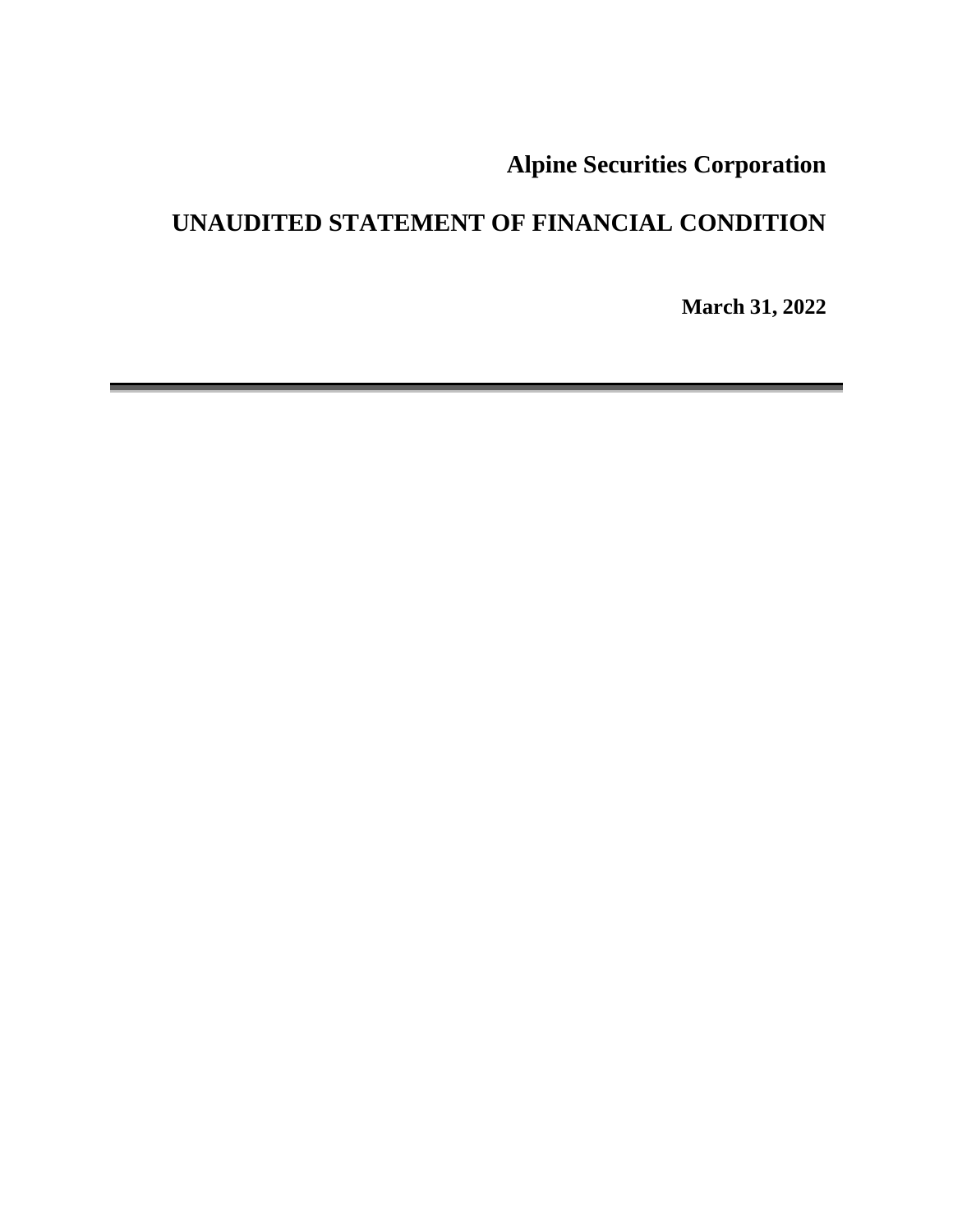## **Table of Contents**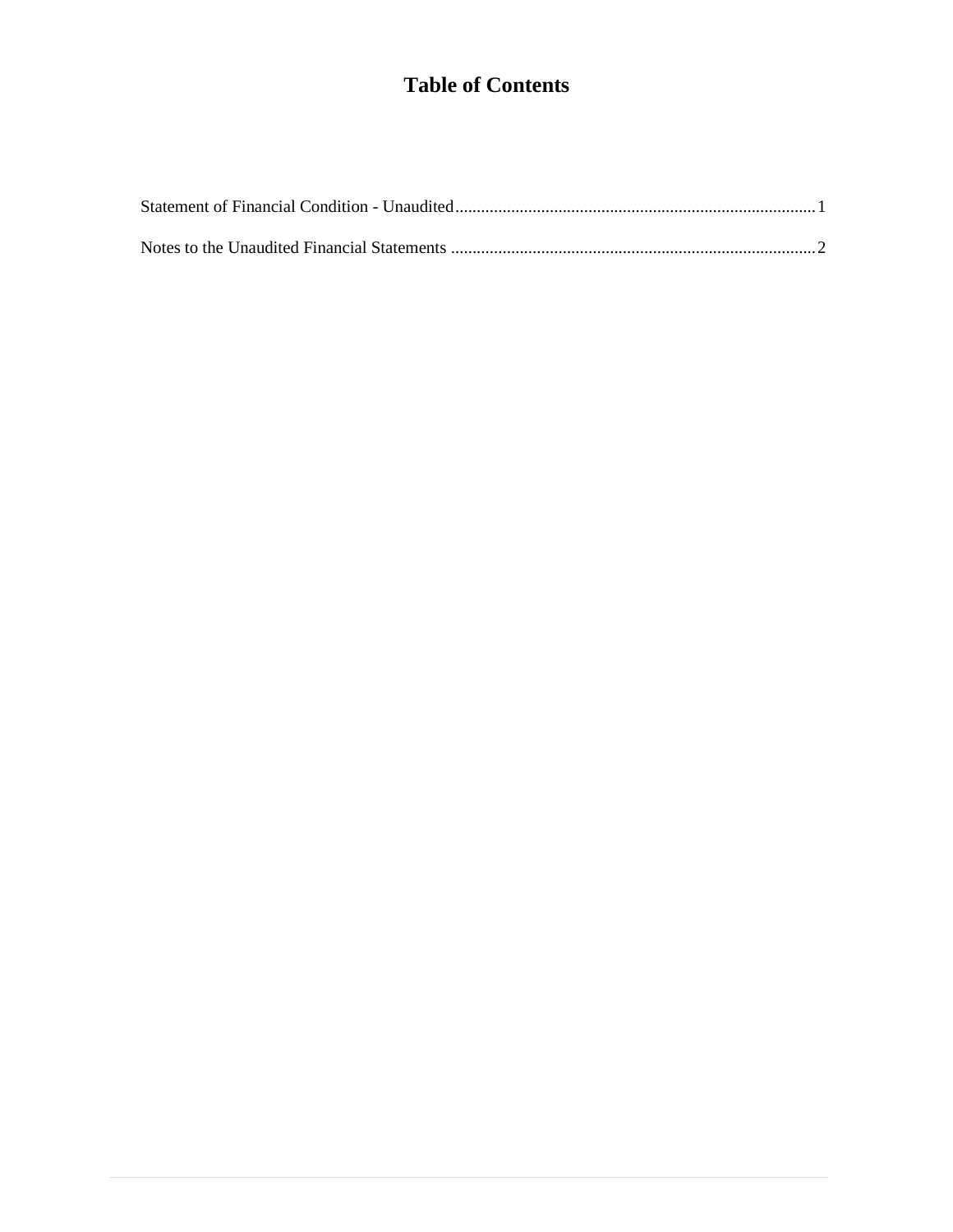## ALPINE SECURITIES CORPORATION STATEMENT OF FINANCIAL CONDITION - UNAUDITED March 31, 2022

| <b>Assets</b>                                                     |             |                  |
|-------------------------------------------------------------------|-------------|------------------|
| Cash                                                              |             | \$<br>2,226,021  |
| Cash segregated under federal and other regulations               |             | 4,250,000        |
| Accounts receivable, related party                                |             | 9,196,334        |
| Deposits with clearing organizations                              |             | 3,017,500        |
| Receivables from customers                                        | 6,449,218   |                  |
| Less allowance for uncollectable amounts                          | (6,449,218) |                  |
| Receivable from broker/dealers                                    |             | 28,319           |
| Operating lease right-of-use asset                                |             | 8,060,546        |
| DTCC common stock                                                 |             | 262,360          |
| Property and equipment, at cost                                   | 481,888     |                  |
| Less accumulated depreciation of                                  | (449, 083)  | 32,805           |
| <b>Indemnification Asset</b>                                      |             | 2,000,000        |
| Other assets                                                      |             | 40,980           |
| <b>Total Assets</b>                                               |             | \$<br>29,114,865 |
| <b>Liabilities and Stockholder's Equity</b><br><b>Liabilities</b> |             |                  |
| Payable to customers                                              |             | \$<br>3,951,256  |
| Accounts payable and accrued expenses                             |             | 1,022,877        |
| Accounts payable broker/dealers                                   |             | 341,802          |
| Lease liability                                                   |             | 8,646,023        |
| SEC settlement payable                                            |             | 2,000,000        |
| Salaries and commissions payable                                  |             | 53,478           |
| Correspondent deposits                                            |             | 25,000           |
| <b>Total Liabilities</b>                                          |             | \$<br>16,040,436 |
| Stockholder's Equity                                              |             |                  |
| Common stock, \$0.50 par value; 200,000 shares                    |             |                  |
| authorized, 175,602 shares issued and outstanding;                |             |                  |
| 2,247 shares of treasury stock                                    |             | \$<br>88,925     |
| Additional paid-in-capital                                        |             | 5,460,783        |
| Indemnification asset offset                                      |             | 2,000,000        |
| <b>Retained Earnings</b>                                          |             | 5,524,721        |
| <b>Total Stockholder's Equity</b>                                 |             | \$<br>13,074,429 |
| <b>Total Liabilities and Stockholder's Equity</b>                 |             | \$<br>29,114,865 |

The accompanying notes are an integral part of these financial statements | Page 1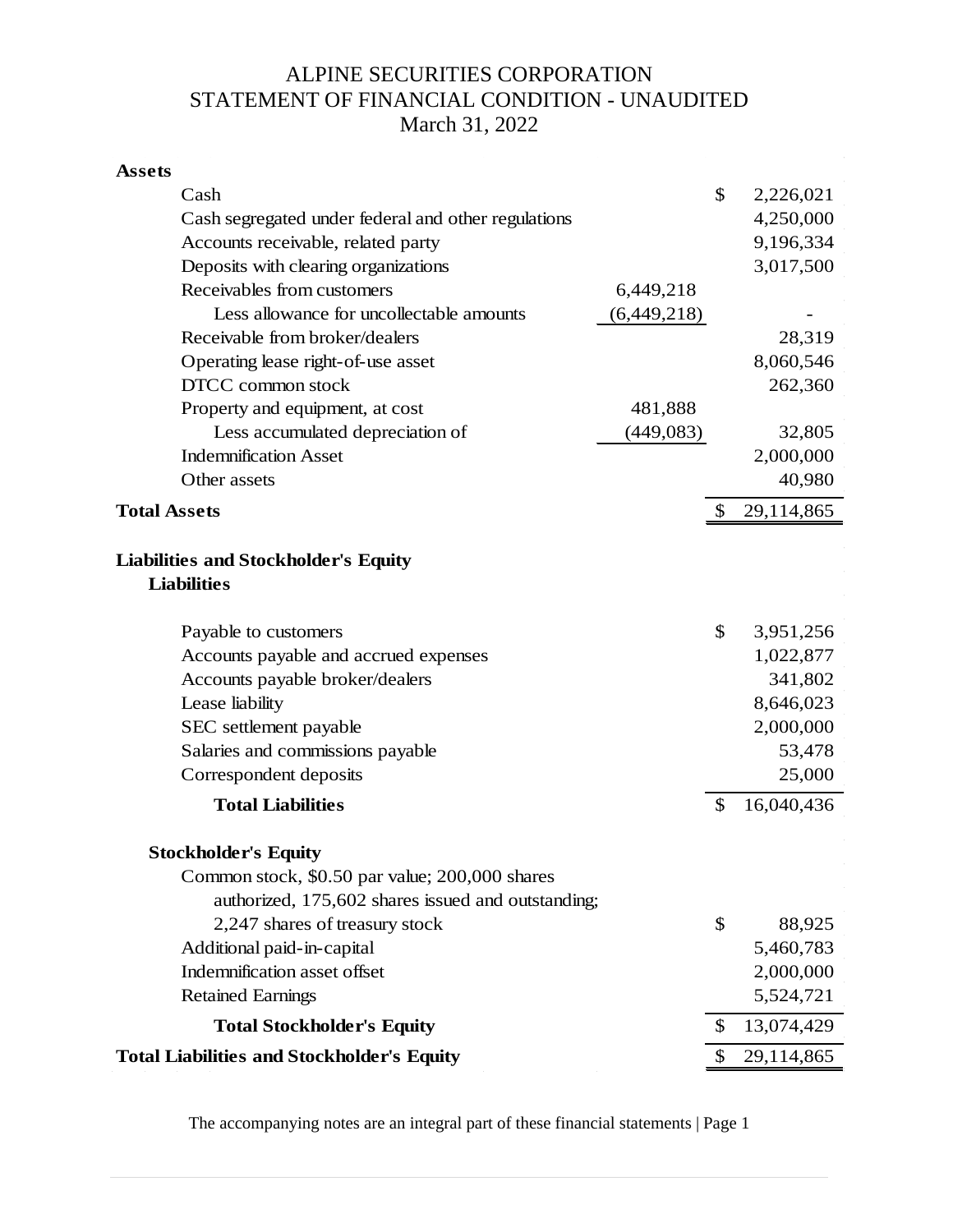#### **NOTE 1 - SUMMARY OF SIGNIFICANT ACCOUNTING POLICIES**

**Nature of Business.** Alpine Securities Corporation (the Company) was incorporated under the laws of the State of Utah on January 11, 1984, as a securities broker and dealer, dealing principally in over-the-counter securities. The Company, located in Salt Lake City, Utah, is registered with the Securities and Exchange Commission (SEC), and is a member of the Financial Industry Regulatory Authority (FINRA). Security trades are made with both customers and other security brokers and dealers. Customers are located in states in which the Company is registered. Wholesale trading is conducted with other brokers and dealers throughout the United States. Revenue is derived principally from trading in securities on its own account and trading in securities for customers for which a commission is received. The Company also clears securities transactions for correspondents and charges transaction fees.

#### **Significant Accounting Policies**

**Cash and Cash Equivalents.** All highly liquid investments purchased with an original maturity of three months or less at the date of acquisition are classified as cash and cash equivalents. Cash equivalents consist primarily of highly liquid investments in time deposits held in banks.

**Participants Segregated Cash.** Alpine Securities receives cash from Participants for the exclusive benefit of the Participants customers in compliance with SEC rule 15c3-3 (customer protection).

**Accounts Receivable.** Accounts receivables are stated at cost, net of allowance. The Company establishes an allowance for doubtful accounts for accounts receivable to ensure the Company has not overstated receivable balances due to uncollectability. The Company determines the need for an allowance based on a variety of factors, historical experience, and on the potential illiquidity of the collateral.

**Clearing Fund.** Margin deposits and participant contributions are maintained within the clearing fund on the Statement of Financial Condition due to the benefits and risk ownership being accrued to the Company. Deposits and contributions may be in the form of cash, cash equivalents, and securities. These deposits may be applied to satisfy obligations of the depositing participant, other participants, or the Company as provided in the Company rules.

**Property and Equipment.** Property and equipment are stated at cost, net of accumulated depreciation. Routine maintenance, repairs and replacement costs are expensed as incurred. Improvements that appreciably extend the useful life of the assets are capitalized. When equipment is sold or otherwise disposed of, the cost and related accumulated depreciation are removed from the accounts and any resulting gain or loss is recognized in income. Property and equipment are reviewed for impairment whenever events or changes in circumstances indicate that the related carrying amount may not be recoverable.

Leasehold improvements are amortized using the straight-line method over their useful lives or the remaining term of the related lease, whichever is shorter. Furniture and equipment are depreciated over estimated useful lives ranging from five to seven years, using straight line methods. Building improvements are primarily amortized over 39 years using the straight-line method. Depreciation expense for leasehold improvements, furniture and equipment, and building improvements is included in depreciation and amortization in the accompanying Statements of Income.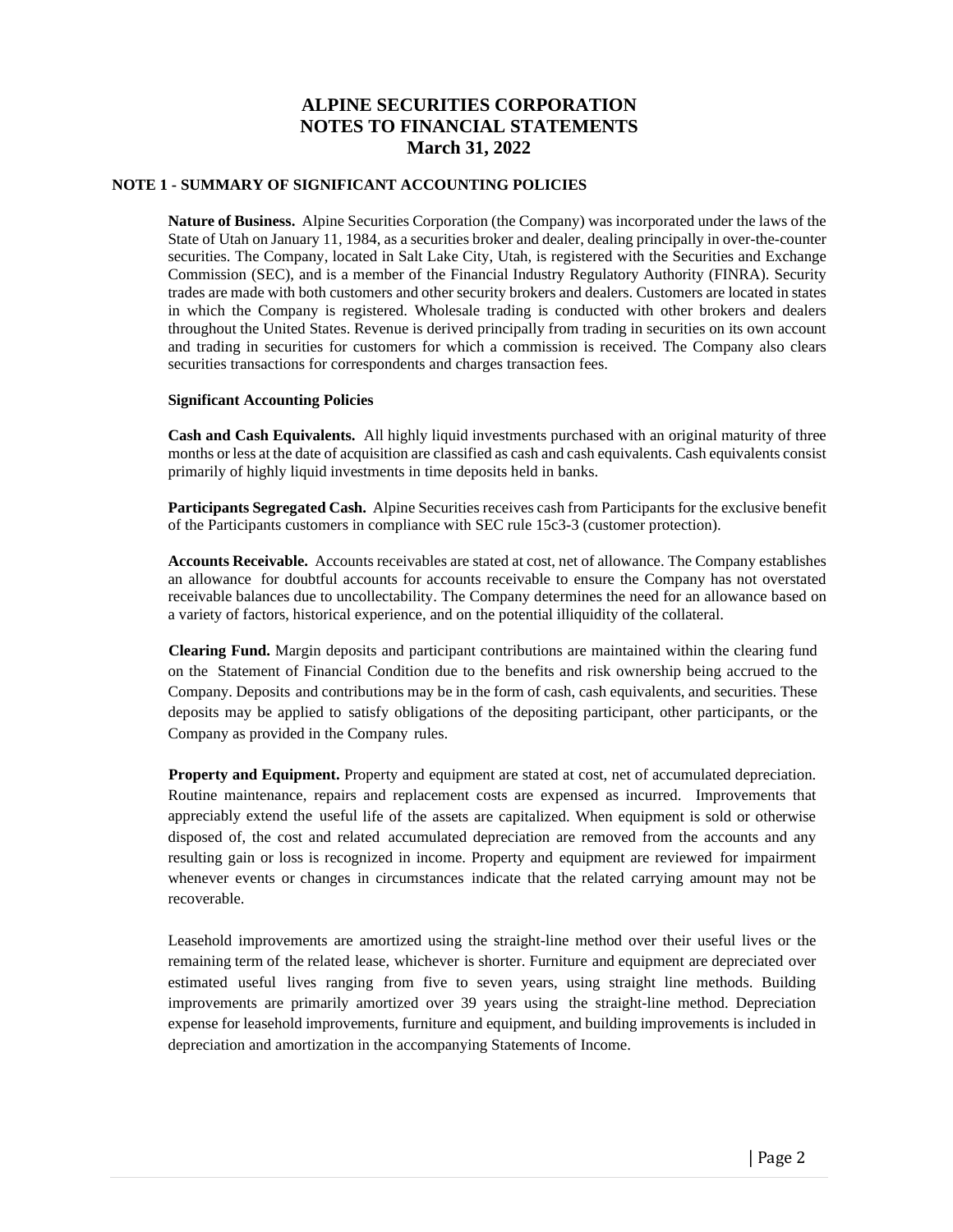#### **NOTE 1 - SUMMARY OF SIGNIFICANT ACCOUNTING POLICIES (Continued)**

#### **Significant Accounting Policies (Continued)**

**Revenue Recognition.** Customer securities transactions are recorded on settlement date. Revenues and related commissions for transactions executed but unsettled are recorded on trade date, which is the day each transaction is executed.

Trading Revenue and Commissions: Commission revenue represents commissions, settlement fees, and execution fees that are generated by our introducing broker-dealer for their clients trading activity in microcap OTC transactions. The Company is the principal for commission revenue, and it is responsible for the execution of trades. Accordingly, total commission revenues are reported on a gross basis. Securities commissions are sale-based commissions recognized on the trade date.

Client Account Fees: Client account fees represent fees earned for custodial, recordkeeping, and administrative functions performed for the securities clearing accounts of clients. These include statement delivery fees, account transfer fees, errors and omission insurance fees, platform fees, and other fees. Client account fees that are transactional based, such as account transfer fees, are recognized at a point in time when the related performance obligation is satisfied. Client account fees that are related to ongoing services, such as statement delivery fees and errors and omission insurance fees, are recognized over time. Client account fees that relate to ongoing services are typically billed to clients' accounts on a monthly or quarterly basis.

Transaction Fees: Transaction fee revenue represents account review fees, safekeeping fees, check fees, wire fees, ticket fees that are generated by setting up new accounts, and holding stock with DTCC. Accordingly, total transaction fee revenues are reported on a gross basis. Transaction fees that are salebased are recognized on the trade date, or assessed at the time of account creation, ticket execution, or monthly as the securities are held by the DTCC.

Indemnification Revenue: Indemnification revenue is recognized by the Company when payments are made on the SEC Settlement Payable, which coincides with the recording of the accounts receivable related party, see NOTE 11. For the quarter ended December 31, 2021, the Company had recorded \$3,000,000 in indemnification revenue.

**Income Taxes.** The Company, with the consent of its stockholder, elected to be taxed as an S Corporation. The taxable income of the Company flows through to the stockholder's individual income tax return.

**Concentration of Credit Risk.** The Company maintains its cash in bank deposit accounts which, at times, may exceed federally insured limits. As of March 31, 2022, the Company's uninsured cash balances totaled \$7,383,030.

The Company is engaged in various trading and brokerage activities in which the counterparties are primarily broker-dealers. In the event counterparties do not fulfill their obligations, the Company may be exposed to risk. The risk of default depends on the creditworthiness of the counterparty or issuer of the instrument. It is the Company's policy to review, as necessary, the credit standing of each counterparty.

**Use of Estimates.** The preparation of financial statements in conformity with accounting principles generally accepted in the United States requires management to make estimates and assumptions that affect the amounts reported in the financial statements. Management makes estimates regarding the collectability of receivables, the outcome of litigation, the realization of deferred taxes, the fair value measurements, and other matters that affect the reported amounts. Estimates, by their nature, are based on judgment and available information. Therefore, actual results could materially differ from those estimates.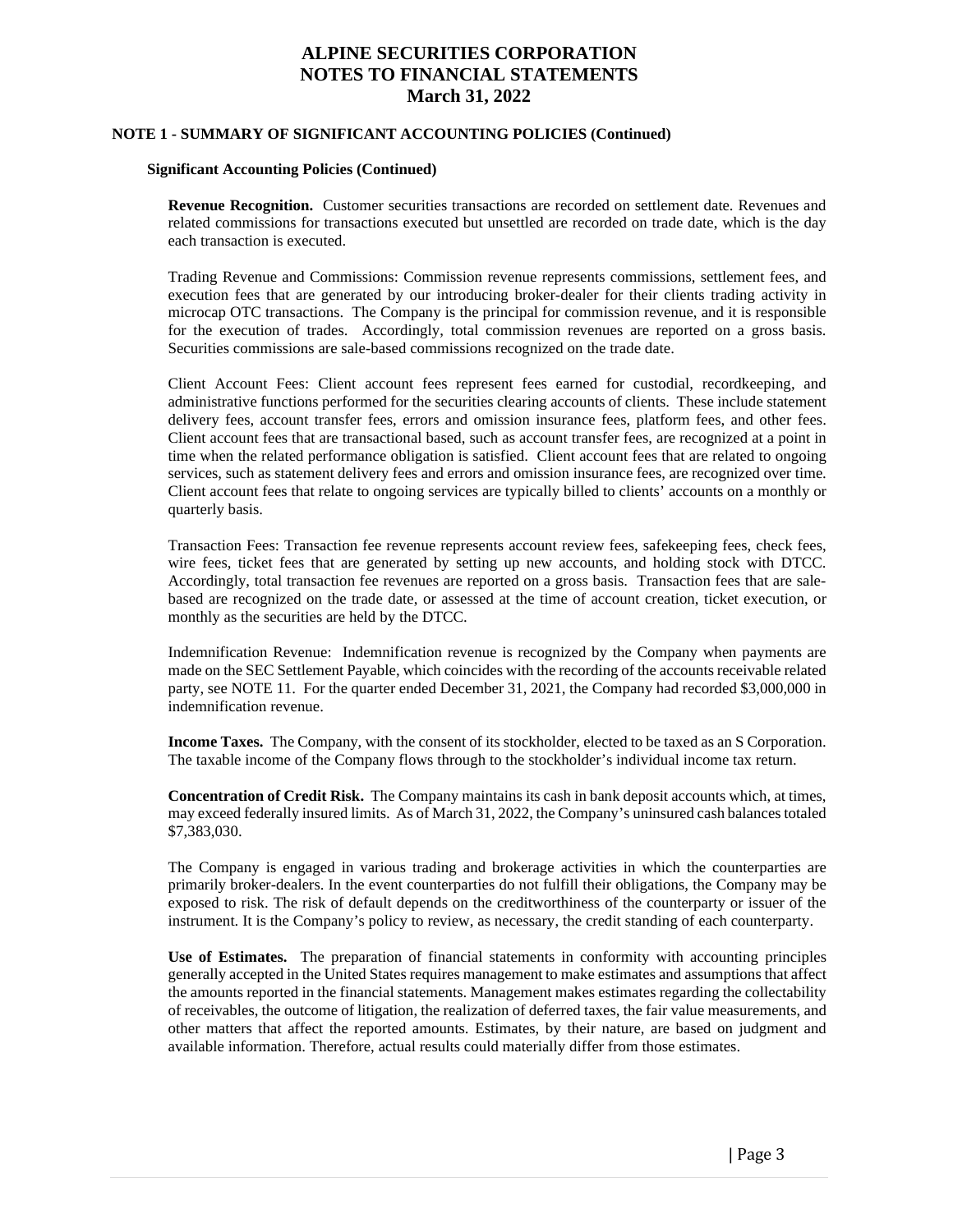#### **NOTE 1 - SUMMARY OF SIGNIFICANT ACCOUNTING POLICIES (Continued)**

#### **Significant Accounting Policies (Continued)**

**Indemnification Asset.** The Indemnification asset represents the carrying amount of the Company's legal right to receive payments from SC Advisors, a related party, for the losses incurred relating to the SEC judgement in NOTE 11. Due to the nature and timing of the loss, the asset is valued at the amount of the SEC Settlement Payable and adjusted for payments made by the Company. The value of the indemnification asset as of March 31, 2022, is \$2,000,000.

#### **Recently Issued Accounting Standards.**

In June 2016, the FASB issued ASU 2016-13, Measurement of Credit Losses on Financial Instruments. The main objective of ASU 2016-13 is to provide financial statement users with more useful information about the expected credit losses on financial instruments and other commitments to extend credit held by an entity at each reporting date. To achieve this objective, the amendments to this update replace the incurred loss impairment methodology in current GAAP with a methodology that reflects expected credit losses and requires consideration of a broader range of reasonable and supportable information to develop credit loss estimates. ASU 2016-13 is effective for fiscal years beginning after December 15, 2019. As such, ASU 2016-13 has been adopted as of October 1, 2020. The Company has evaluated all areas of the Company's financials determined to be within the scope of ASC 2016-13 and have determined that there is no impact to the Company's financial statements.

#### **NOTE 2 - CASH SEGREGATED UNDER FEDERAL AND OTHER REGULATIONS**

Cash of \$4,000,000 has been segregated in a special reserve bank account for the benefit of customers under rule 15c3-3 of the Securities and Exchange Commission (SEC). The reserve is calculated weekly using a formula as defined by the rule. The required reserve as of March 31, 2022, was \$3,910,107. No additional deposits or withdrawals were required.

Cash of \$250,000 has been segregated in a special reserve bank account for the benefit of brokers and dealers (PAIB) under rule 15c3-3 of the Securities and Exchange Commission (SEC). The PAB reserve is calculated weekly using a formula as defined by the rule. The required PAB reserve as of March 31, 2022 was \$66,290. No additional deposit was required.

#### **NOTE 3 - DEPOSITS WITH CLEARING ORGANIZATIONS**

The Company had a deposit with its clearing organizations totaling \$3,017,500 as of March 31, 2022.

#### **NOTE 4 - FAIR VALUE MEASUREMENT**

**Fair Value Measurements.** The guidance related to "Fair Value Measurements'' included in Financial Accounting Standards Board (FASB) Accounting Standards Codification (ASC) Topic 820 defines fair value as the price that would be received to sell an asset, or paid to transfer a liability, in an orderly transaction between market participants at the measurement date and establishes a framework for measuring fair value.

*Valuation Hierarchy.* FASB ASC Topic 820 established a three-level valuation hierarchy for disclosure of fair value measurements based upon thetransparency ofinputsto the valuation of an asset orliability asofthemeasurement date.The asset's orliability'sfair valuemeasurement levelwith in the fair value hierarchy is based on the lowest level of any input that is significant to the fair value measurement. The three levelsofthe fairvalue hierarchy aredescribed asfollows:

Level 1 - Inputs to the valuation methodology are unadjusted quoted market prices for identical assets or liabilities in active markets as of the valuation date. The Company does not have any financial assets or liabilities utilizing Level 1 inputs as of March 31, 2022.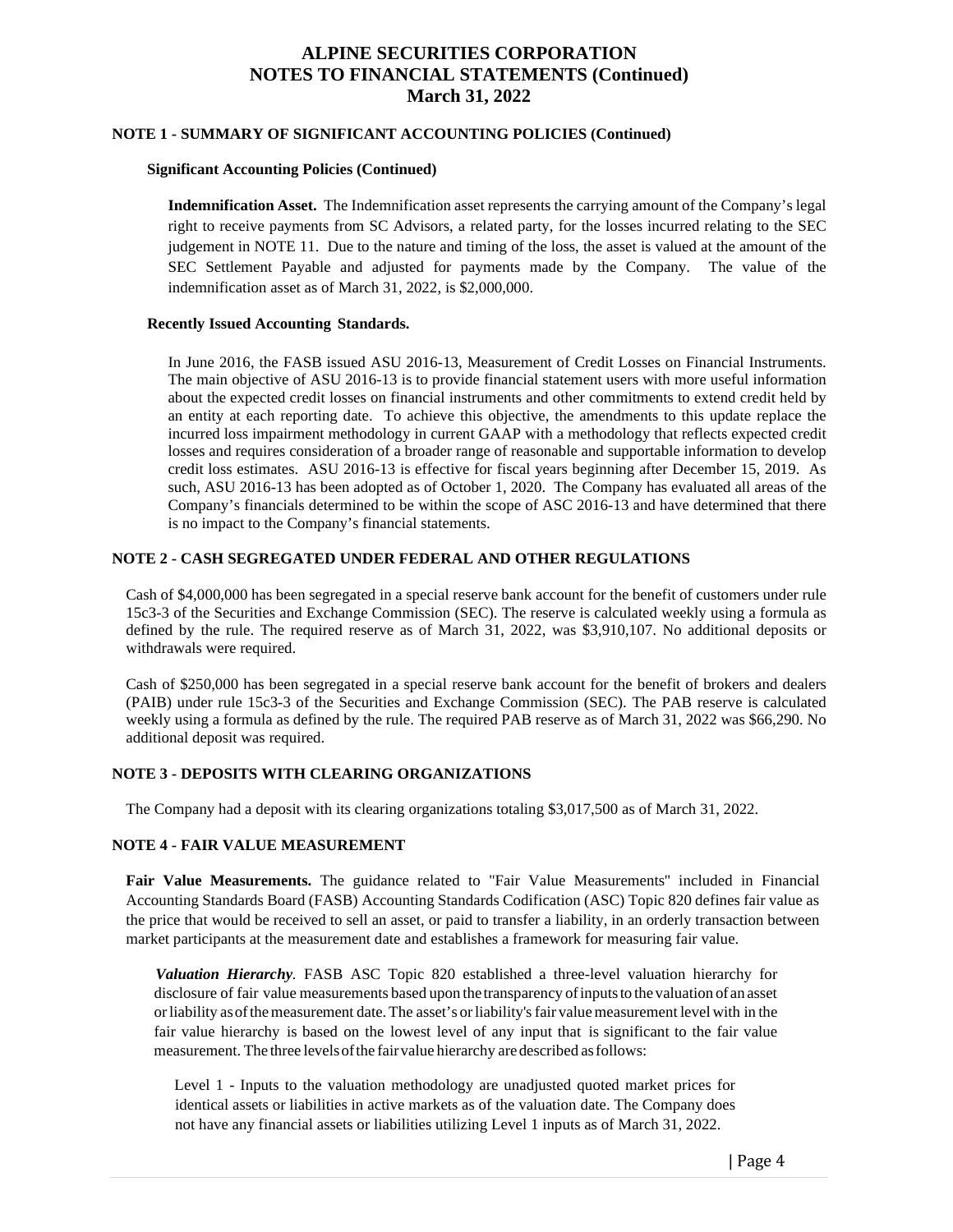#### **NOTE 4 - FAIR VALUE MEASUREMENT (Continued)**

Level 2 - Inputs to the valuation methodology are other than unadjusted quoted market prices for similar assets and liabilities in active markets, which are either directly or indirectly observable as of the valuation date or can be derived principally from or corroborated by observable market data. The Company does not have any financial assets or liabilities utilizing Level 2 inputs as of March 31, 2022.

Level 3 - Inputs to the valuation methodology are unobservable and significant to the fair value measurement. The Company has financial assets or liabilities utilizing Level 3 inputs as of March 31, 2022. The indemnification asset was measured at the same value of the liability that it is associated with, according to the contract that was entered into as of April 2021 of \$12,000,000 and is being reduced when payments are made on that liability. The reconciliation of the value from April to March is as follows:

| April 2021 Valuation of the indemnification asset        | \$12,000,000.00 |
|----------------------------------------------------------|-----------------|
| Amounts recognized through income through March 31, 2022 | (10,000,000,00) |
| Transfers in and out of level 3                          |                 |
| Indemnification asset value at March 31, 2022            | 2,000,000.00    |

*Financial Instruments Not Measured at Fair Value.* The carrying amounts of the financial instruments (i.e., monetary assets and liabilities) are determined under different accounting methods. However, active markets do not exist for a significant portion of these instruments. For financial instruments where quoted prices for identical assets and liabilities in active markets do not exist, the Company determines fair value based on discounted cash flow analyses and comparable pricing of similar instruments.

The Company uses recently executed transactions, other observable market data such as exchange data, broker/dealer quotes, third-party pricing vendors and aggregation services for determining the fair values of financial instruments. The Company assesses the external sources and their valuation methodologies to determine if the external providers meet the minimum standards expected of a thirdparty pricing source. Pricing data provided by approved external sources are evaluated using a number of approaches to ensure the highest-ranked market data source is used to validate fair value of financial instruments.

#### **NOTE 5 - RECEIVABLE FROM AND PAYABLE TO CUSTOMERS**

The customer receivable from and payable to account balances arose from transactions which are recorded on a settlement date basis. Securities owned by customers are held as collateral for receivables.

#### **NOTE 6 – DTCC STOCK**

The company capitalizes its mandatory purchase of DTCC common shares. Total number of shares held on March 31, 2022, is 20.62.

The company capitalizes its mandatory purchase of DTCC preferred shares. Total number of shares held on March 31, 2022, is 25.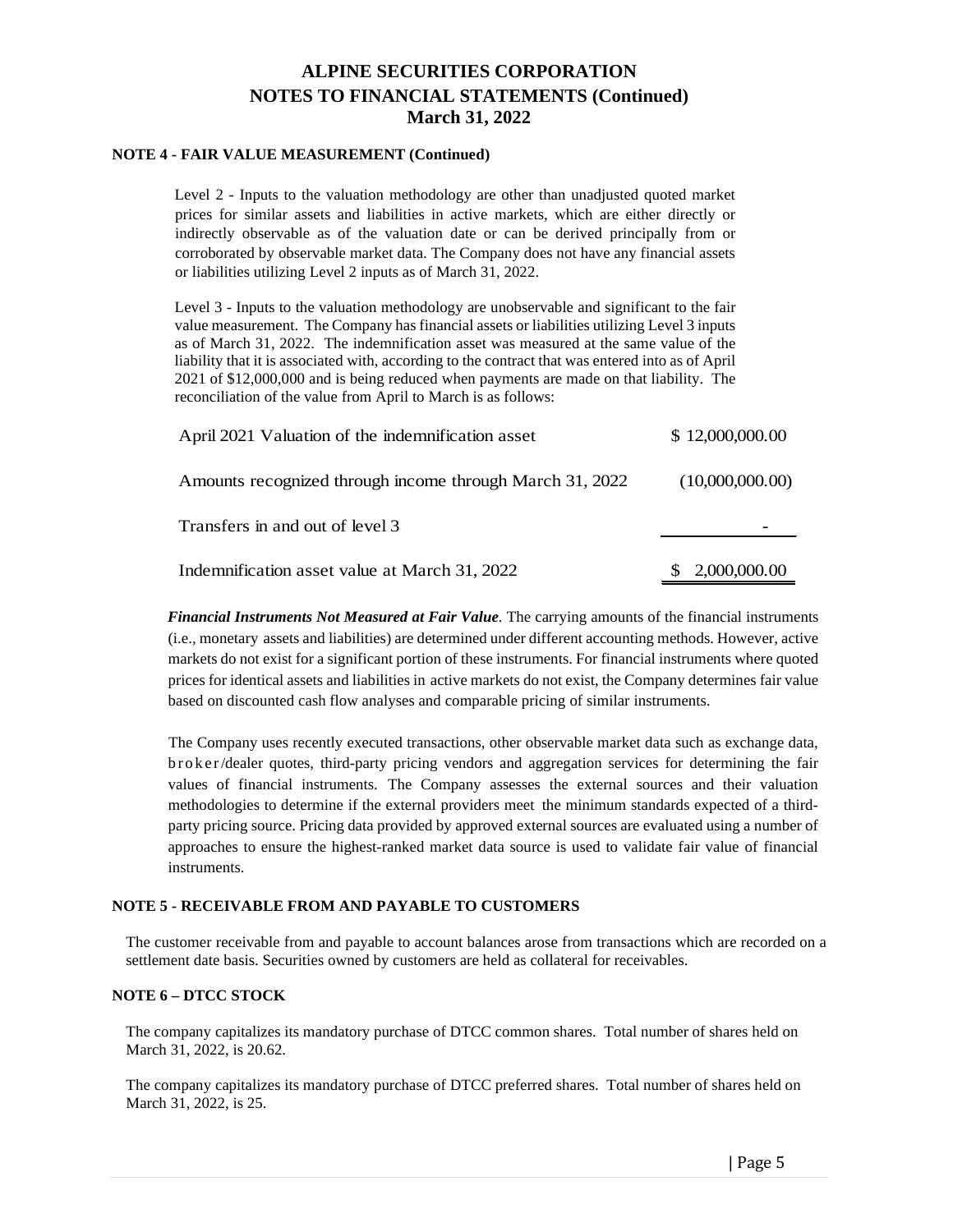#### **NOTE 7 – PROPERTY AND EQUIPMENT**

Property and equipment consisted of the following at March 31, 2022:

| Furniture and equipment<br>computer hardware and software | S | 346,448<br>135,440   |
|-----------------------------------------------------------|---|----------------------|
| Less accumulated depreciation and amortization            |   | 481,888<br>(449,083) |
|                                                           |   | 32,805               |

Depreciation expense for the period was \$13,087, calculated on a straight-line basis of estimated useful life of company assets.

#### **NOTE 8 - RELATED PARTY TRANSACTIONS**

The Company performs clearing and other services for Scottsdale Capital which, became a related party on March 3, 2011, when Alpine was purchased by the owner of Scottsdale Capital. The balance payable to Scottsdale Capital was \$341,802 as of March 31, 2022.

In 2013, the Company relocated to a building owned by a related party. The Company entered a multi-year extension of the lease on February 18, 2021, which requires minimum monthly payments of \$175,000, with yearly increases of \$15,000/month. Supplemental balance sheet information related to leases are as follows:

|                                                 | March 31, 2022 |            |  |
|-------------------------------------------------|----------------|------------|--|
| Operating lease right-of-use Assets             | \$             | 8,060,546  |  |
| Current lease liability                         | \$             | 1,895,865  |  |
| Long term lease liabilities                     |                | 6,750,158  |  |
| Total lease liability payable                   |                | 8,646,023  |  |
| Weighted-average remaining lease term           |                | 4.5 years  |  |
| Weighted-average discount rate                  |                | 5.5%       |  |
| Maturities of lease liabilities are as follows: |                |            |  |
| Year-ending September 30,                       |                |            |  |
| 2022                                            | \$             | 1,140,000  |  |
| 2023                                            |                | 2,415,000  |  |
| 2024                                            |                | 2,595,000  |  |
| 2025                                            |                | 2,775,000  |  |
| 2026                                            |                | 705,000    |  |
| Total lease payments                            |                | 9,630,000  |  |
| Less: imputed interest                          |                | (983, 977) |  |
| Total lease                                     |                | 8,646,023  |  |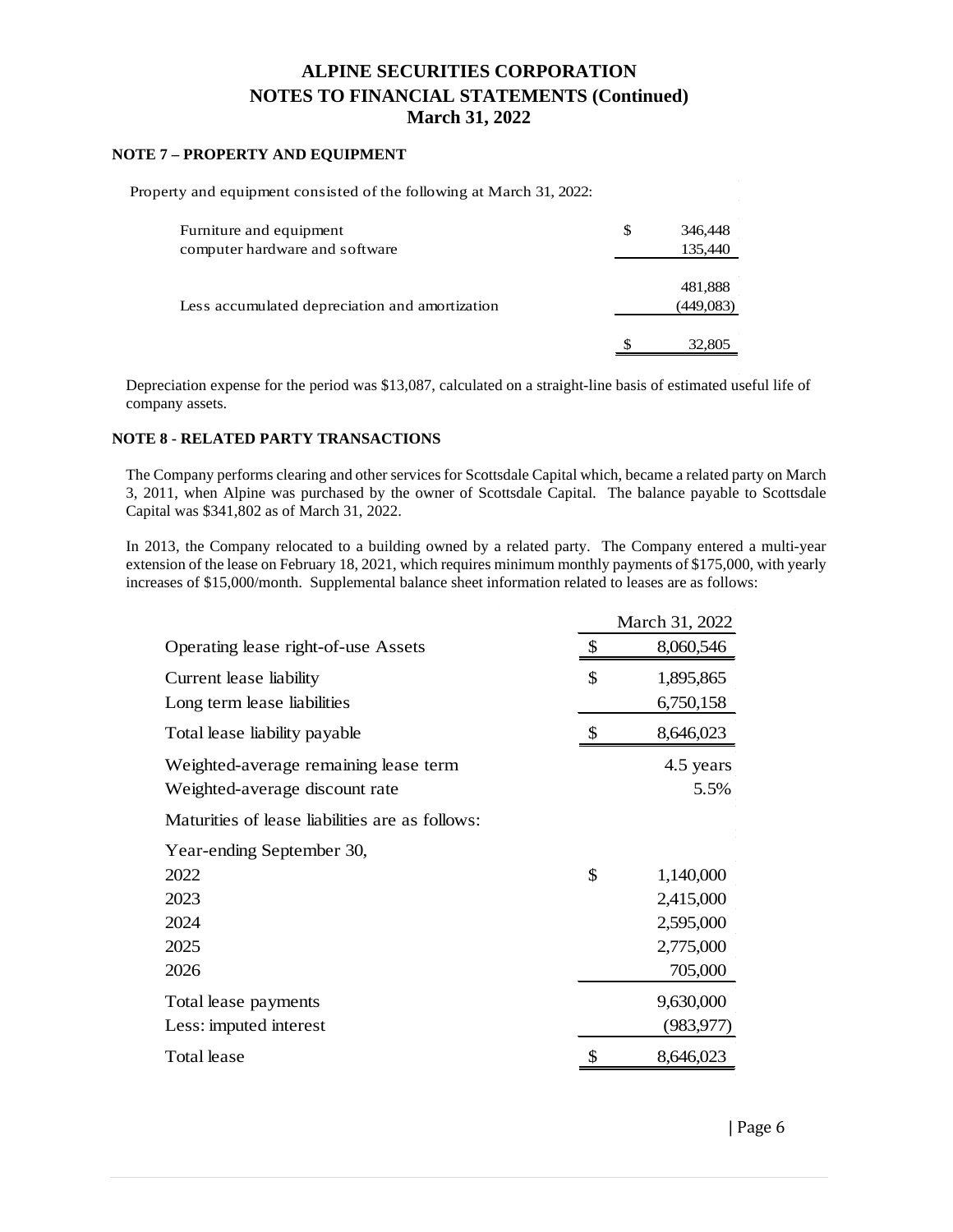#### **NOTE 8 - RELATED PARTY TRANSACTIONS (Continued)**

The Company has a receivable from SC Advisors relating to the payments made on the SEC payable. When payments are made, an increase in the receivable is recorded as the contractual obligation to reimburse ASC for those payments. This receivable is offset by the indemnification expense that is calculated as described in NOTE 11 and is done pursuant an addendum to the Assumption of Liability contract. As of March 31, 2022, the balance of the receivable is \$10,140,356. Management's review of the receivable, with related contracts and other documents, has determined that an allowance was not considered necessary.

#### **NOTE 9 - NET CAPITAL REQUIREMENTS**

The Company is subject to the Securities and Exchange Commission Uniform Net Capital Rule (rule 15c3-1 & 15c3-3), which, under the alternative standard method, requires the maintenance of minimum net capital to be no less than the greater of \$250,000 or two percent (2%) of aggregate debit items, and prohibits a broker-dealer from engaging in securities transactions when its net capital falls below minimum requirements as defined by the rule. As of March 31, 2022, the Company had net capital of \$1,513,631, which was \$1,213,631 in excess of its required net capital of \$250,000.

#### **NOTE 10 - FINANCIAL INSTRUMENTS WITH OFF BALANCE SHEET RISK**

In the normal course of business, the Company's customer activities involve the execution, settlement, and financing of various customer securities transactions. These activities may expose the Company to off-balancesheet risk in the event the customer or other broker is unable to fulfill its contracted obligations and the Company must purchase or sell the financial instrument underlying the contract at a loss.

#### **NOTE 11 - INDEMNIFICATION ASSET**

In connection with the legal proceedings in the Company vs SEC, the Company entered into an agreement for Assumption of Liability contract, in which the Company is indemnified against the losses arising from this action. The indemnification clause in the contract gives rise to an indemnification asset that the Company recorded in April 2021. This indemnification asset represents the carrying amount of the right to receive payments from SC Advisors, a related party, for losses incurred relating to the SEC judgement. Due to the nature and timing of the loss from the SEC judgement, the asset is valued at the amount of the SEC settlement payable and adjusted for payments made. The value of the indemnification asset as of March 31, 2022, is \$2,000,000.

The agreement for indemnification creates and obligation for the Company of an indemnification expense of 19% of the Company's monthly net income, payable to SCAP 7, who is providing the adequate resources independent of the Company to support the agreement. For months that there is a net loss, no amount is calculated. In an executed addendum to the assumption of liability contract both SC Advisors and SCAP 7 have agreed that this payable will be used as a payment against the receivable.

#### **NOTE 12 - COMMITMENTS AND CONTINGENT LIABILITIES**

**Settlement of Securities Transactions.** The Company is obligated to settle transactions with brokers and other financial institutions even if its customers fail to meet their obligations to the Company. Customers are required to complete their transactions on the settlement date, generally two business days after trade date. If customers do not fulfill their contractual obligations, the Company may incur losses. The Company has established procedures to reduce this risk by requiring deposits from customers for certain types of trades.

**Leases.** The Company maintains a four year and six-month lease commitment for its office facility in Salt Lake City, which the landlord may terminate upon adequate notice. None of its office space is sub-leased to any party.

Legal. The Company is, from time to time, named as a defendant in civil actions or a respondent in regulatory actions. The Company was subject to regulatory actions as discussed below.